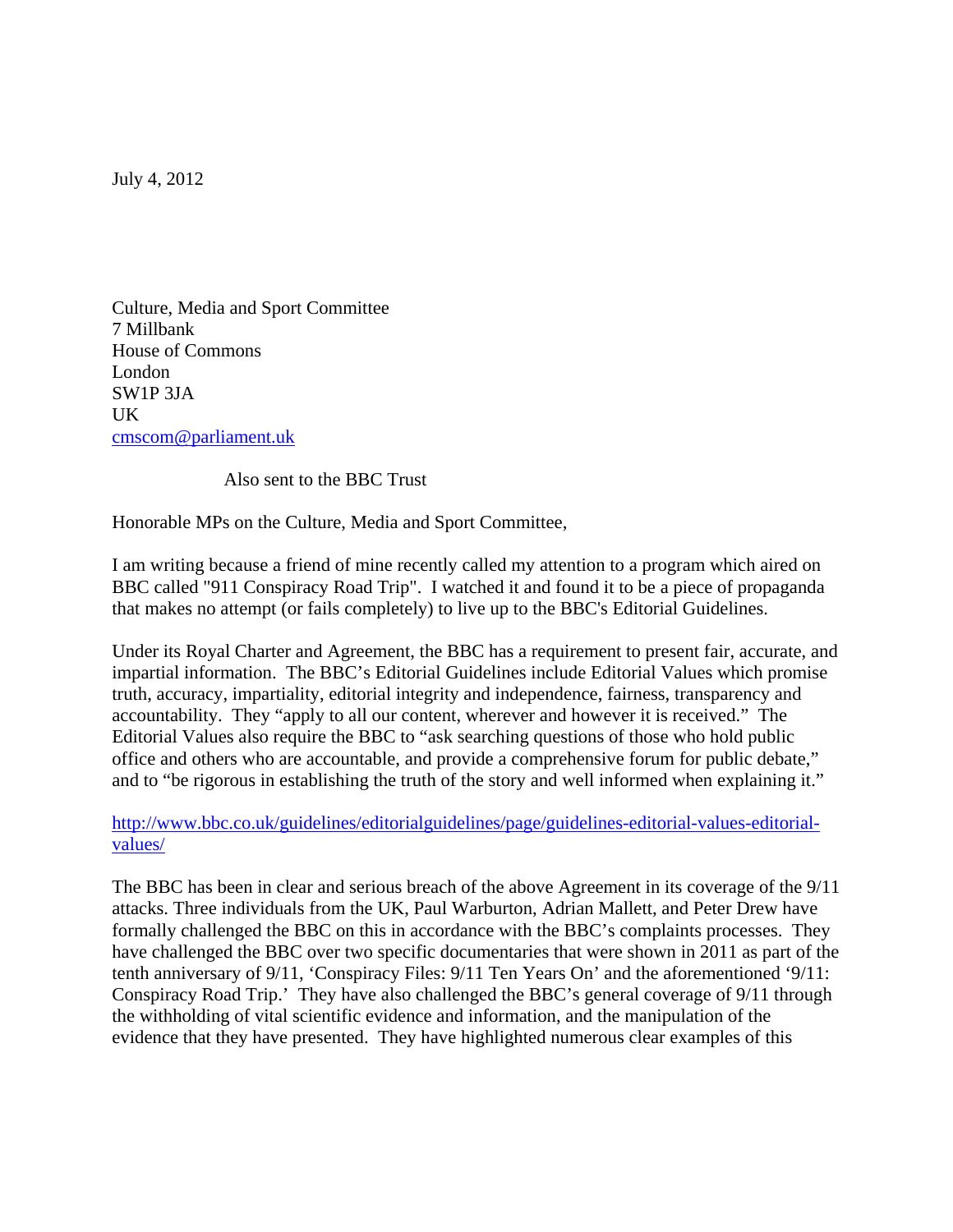breach of the Royal Charter and Agreement and they have asked to be able to meet with the BBC to discuss how this evidence and information can be presented in a manner that is more in keeping with what is stated in the BBC's Royal Charter and Agreement. This request is being repeatedly delayed and denied by the BBC. In support of the request of these three individuals I am asking you, in your capacity as a member of the House Media Committee, to look into this extremely serious matter and to meet with them so that they may present their arguments and evidence and answer your questions.

I hope you will give this letter serious consideration when I explain that I am an active airline pilot with 30 years experience. I currently fly Boeing 747-200 aircraft. I am not some wild eyed conspiracy nut in a tin foil hat. As an airline pilot, I am subject to continual re-qualification training and testing, as well as psychological testing, drug and alcohol testing and qualification for security clearance. I have flown various single and multi-engine aircraft including piston powered, turbo props and heavy jets. I have flown over 3,000 hours in McDonald Douglas DC 8s, 600 hours in Boeing 727's, 4,000 hours in Boeing 737-200 and 737-700 and over 3,000 hours in Boeing 747-200 and 747-400 aircraft. I have the highest levels of licenses issued by the U.S. Federal Aviation Administration as well as flight instructor and ground instructor ratings. My total flight time exceeds 13,000 hours. 13,000 hours is not a lot of time to spend in a career in an office, but is substantial in the world of aviation where a fighter pilot averages a total of 200 to 300 hours flight time per year, including training missions. The "mission" allegedly flown on 9/11 into the Pentagon, if possible at all, would have challenged even the best fighter pilots.

I have several objections to the "911 Conspiracy Road Trip" program, but the main point is that it does not take a sincere look at the evidence but is rather a blatant piece of biased pseudo journalism. To realize this, you need only note the title of the program and the opening sentences which I quote below:

*"I'm Andrew Maxwell, a Comedian. But I'm here in New York on a serious mission. 911 was the most shocking day in recent American history. 2,973 innocent people died. Unbelievably, there are many people who doubt the conclusion of the official investigation and want to believe the American government was in some way responsible for this tragic event. I'm taking 5 of them to America to see if I can change their minds."* 

From the start, this program declares that it is unbelievable, i.e. beyond a reasonable person's comprehension, that anyone could question the official U.S. government/media report of what happened on 9/11/2001 and that people who find it lacking must want to do so for some other reason. Maxwell then uses the remainder of the program to promote the official line, thanks to the BBC.

I most definitely do not want to believe that my government deliberately caused 9/11, and I'm not saying it did. I actually accepted the official statements at first take, but my common sense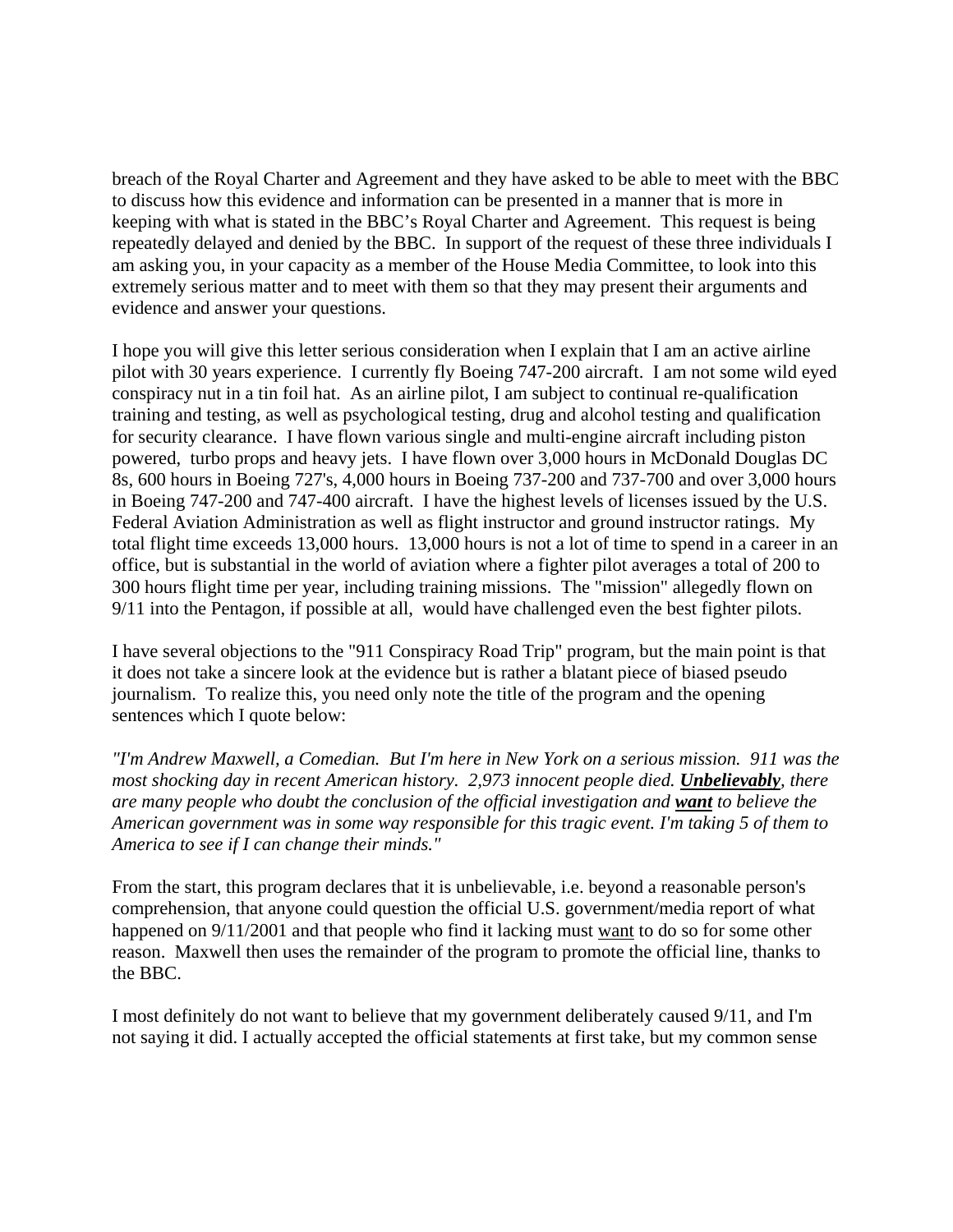and personal experience as a pilot would not let me continue to accept it once I rationally considered what I was seeing versus what we were being told. I do not yet know the truth of what happened but I do have a great deal of certainty of what did not happen.

I have no training as an aeronautical engineer, an architect, a metallurgist or a structural engineer. I am a pilot of heavy jet aircraft similar in all the ways that matter to those alleged to have struck the World Trade Center and the Pentagon and to have somehow brought down WTC 7 without striking it at all. In fact, the planes I am most familiar with have engines, controls and navigation systems that are virtually identical to the aircraft allegedly involved on 9-11.

I can tell you, based on 30 years of flying experience, as well as an equal amount of time with an understandably keen interest in aviation accidents, that there is no possible way that an airplane struck the Pentagon in the manner claimed by the U.S. government and accepted/promoted by the media, including the BBC. Even after 13,000 hours experience, including thousands of landings, I could not pilot an aircraft on the reported flight path. The National Transportation Safety Board (NTSB) Flight Path Study of American Airlines Flight 77, dated February 19, 2002, said that Flight 77 performed a 330 degree descending turn to the right and then accelerated just before impact, striking the Pentagon at approximately 460 knots (530 miles per hour). It would be impossible for the novice pilot allegedly at the controls to have performed this maneuver. Indeed, in addition to the fact that the most recent flight instructor of Hanni Hanjour, the alleged hijacker and pilot of Flight 77, said he was an unusually bad pilot, aeronautical engineers have stated that it is beyond the capability of the aircraft itself, regardless of who is at the controls and that the plane could not withstand the stresses involved. ("Government Releases Detailed Information on 9/11 Crashes," National Security Archive Electronic Briefing Book No. 196, Posted - August 11, 2006) http://www.gwu.edu/~nsarchiv/NSAEBB/NSAEBB196/index.htm)

As a pilot, over the years I have taken a very personal interest in aircraft accidents, i.e. crashes. I have carefully studied the reports, photographs and video of dozens of aircraft accidents. On September 11, 2001 while watching live TV, newscasters were still struggling to find out what had struck the Pentagon. Speculation ranged from a missile, to a small jet, to an airliner. There were conflicting "eye witness" reports. I noticed immediately that the impact area outside the Pentagon appeared totally inconsistent with any airplane crash scene of my experience due to the pristine ground area along the flight path, the lack of any debris and the clean hole in the side of the building itself which was far too small for a jumbo jet to go through. I later learned that the only engine parts found in the wreckage were found to definitely not have come from a Boeing 757, according to representatives of the engine manufacturer. This is all very well documented in videos for anyone to see. The explanation that the engines somehow vaporized in the subsequent fire is patently absurd to anyone with any familiarity with crash investigations.

Under a FOIA (Freedom Of Information Act) request, the FBI admitted that there are most likely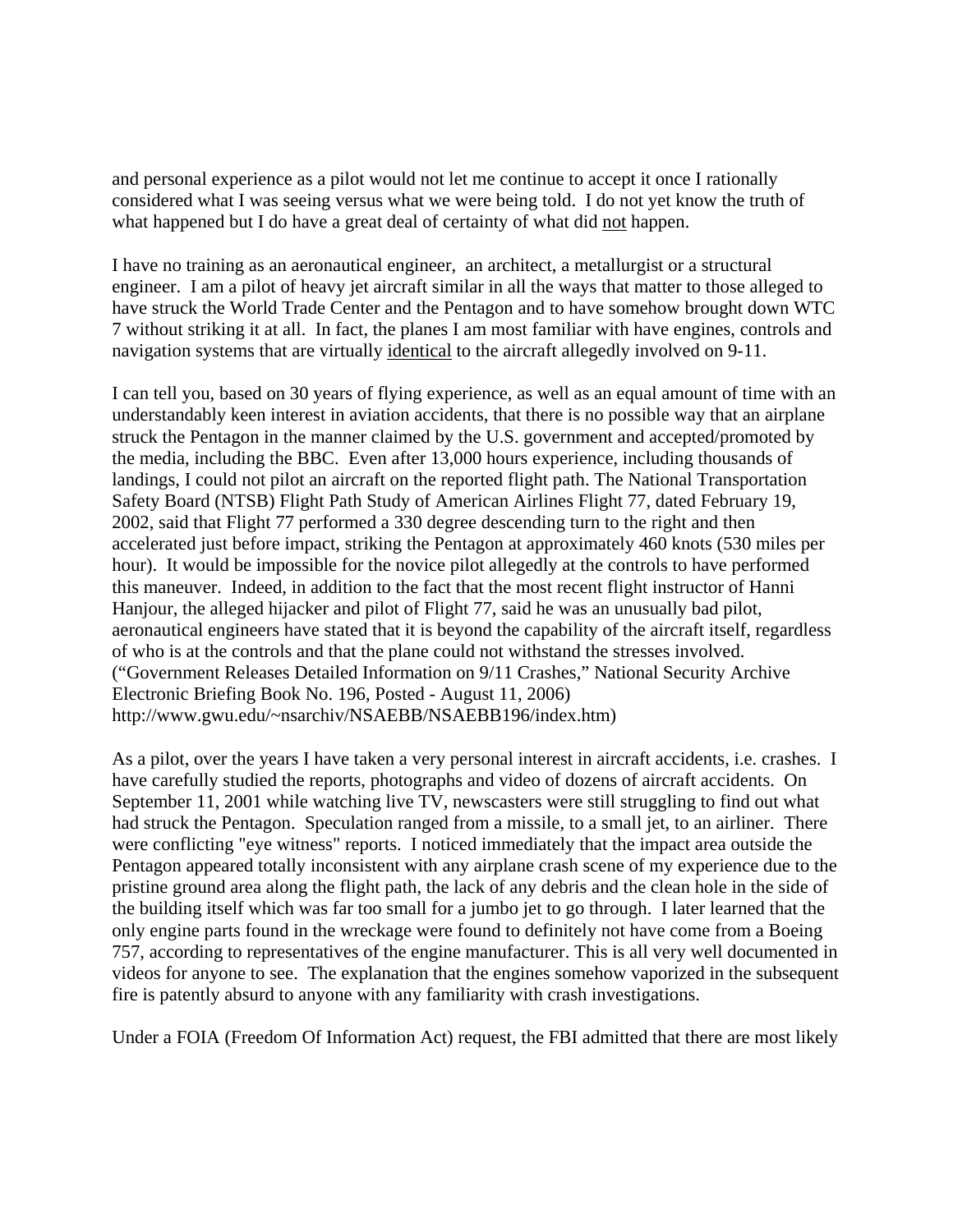approximately 80 surveillance camera videos of the strike on the Pentagon, yet the U.S. government has released only one. That lone video shows a smoke trail and then an explosion. After 9-11, I talked with several aircraft mechanics intimately familiar with jet aircraft engines and not one said they ever saw a commercial jet engine leave a similar smoke trail or ANY smoke trail, for that matter. Furthermore, from the perspective of the camera, a large jet aircraft would have obscured the trees in the background, yet they remain clearly visible throughout the video as the smoke trail traverses the screen. This scene as well as the destruction in the aftermath, comports more with a missile, rather than a jumbo jet.

So what happened to Flight 77? I don't know. That's why I want a real investigation.

As to the strikes on the World Trade Center, I think it unlikely but remotely possible for a very adept yet novice pilot to somehow accomplish this task once he had the target in sight and lined up dead ahead. However, it would take considerable specific training and real world practice to enable him to utilize the aircraft's sophisticated navigation systems and computers to FIND the target and bring the plane into position. Remember, these planes were way beyond the distance where any part of New York State, let alone the city or a specific building could be seen. You can't just wish a jet to take itself to its destination. How a crash into the top floors of a skyscraper specifically designed and built to withstand such impacts could lead to its total collapse into its own footprint in less than an hour defies logic and common sense, as well as the laws of physics, according to literally hundreds of architects, metallurgists, structural engineers and physicists. See the Architects & Engineers for 9/11 Truth website at http://ae911truth.org/

Finally, although I could bring up many other points, cell phones DO NOT WORK from jets traveling at high speed and altitude. You can verify this yourself by simply turning on your phone when on a passenger flight. In almost all cases, you will not get a signal at all, but if you do, you won't keep it and you won't be able to complete a call unless you are low and SLOW. You will NEVER get a signal from cruise altitude. Never. Mark Bingham was supposedly calling his mother from 30,000 feet. This could not have happened unless he used a phone in the back of the aircraft seat (which I don't even know if they had back then) which begs the question why did he need to give his own mother his last name and ask if she believed him. The same is true for the flight attendant who allegedly spent 20 minutes on the phone with United Airlines operations. During the program aired on BBC, they went to great lengths to interview Mrs. Bingham and get her explanation of why her son used his last name when calling his own mother. It would have been far more convincing if they had taken an assortment of cell phones up in a jet and demonstrated that it's possible to make a call. I'll tell you why they didn't: because you can't...CELL PHONES DO NOT WORK INSIDE PASSENGER JETS TRAVELING AT HIGH SPEEDS AND ALTITUDES. DON'T TAKE MY WORD FOR IT, TRY IT YOURSELF. The bogus conspiracy theory is to say that they do.

Britain has been taken into two wars on the basis of the official story of 9/11 that we have been